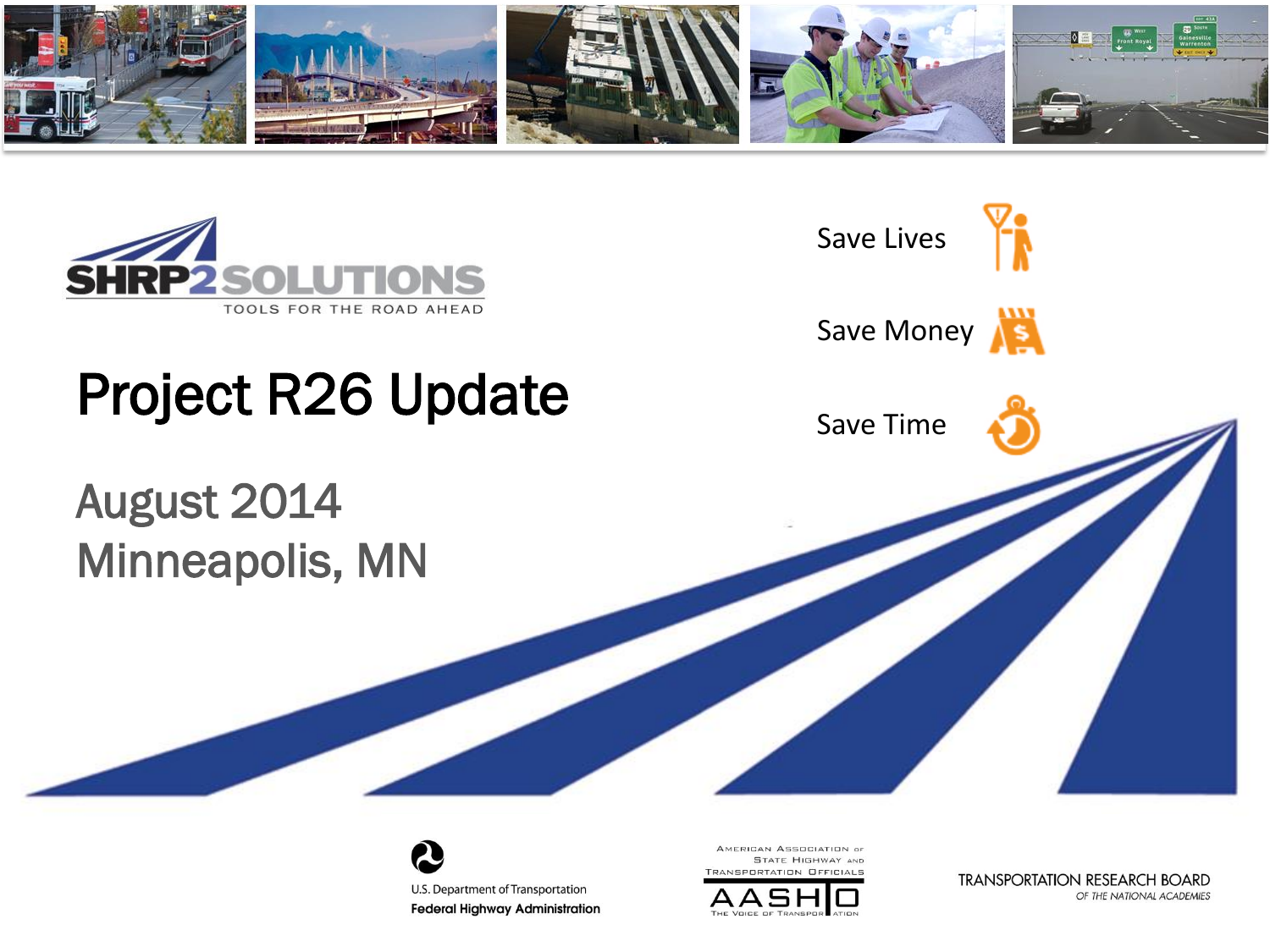# **Overview**



#### Program:

- **9 – year research program**
	- **Research 90% complete.**
	- \$130 M for Implementing 60+ products

#### • **Renewal Focus Area**

- **Implementation Lead is FHWA Office of Infrastructure**
- **FICUME:** Focus on minimum disruption to highway users
- 28 Products
- **Implementation Assistance**
	- Application process
	- 135 projects in 38 States

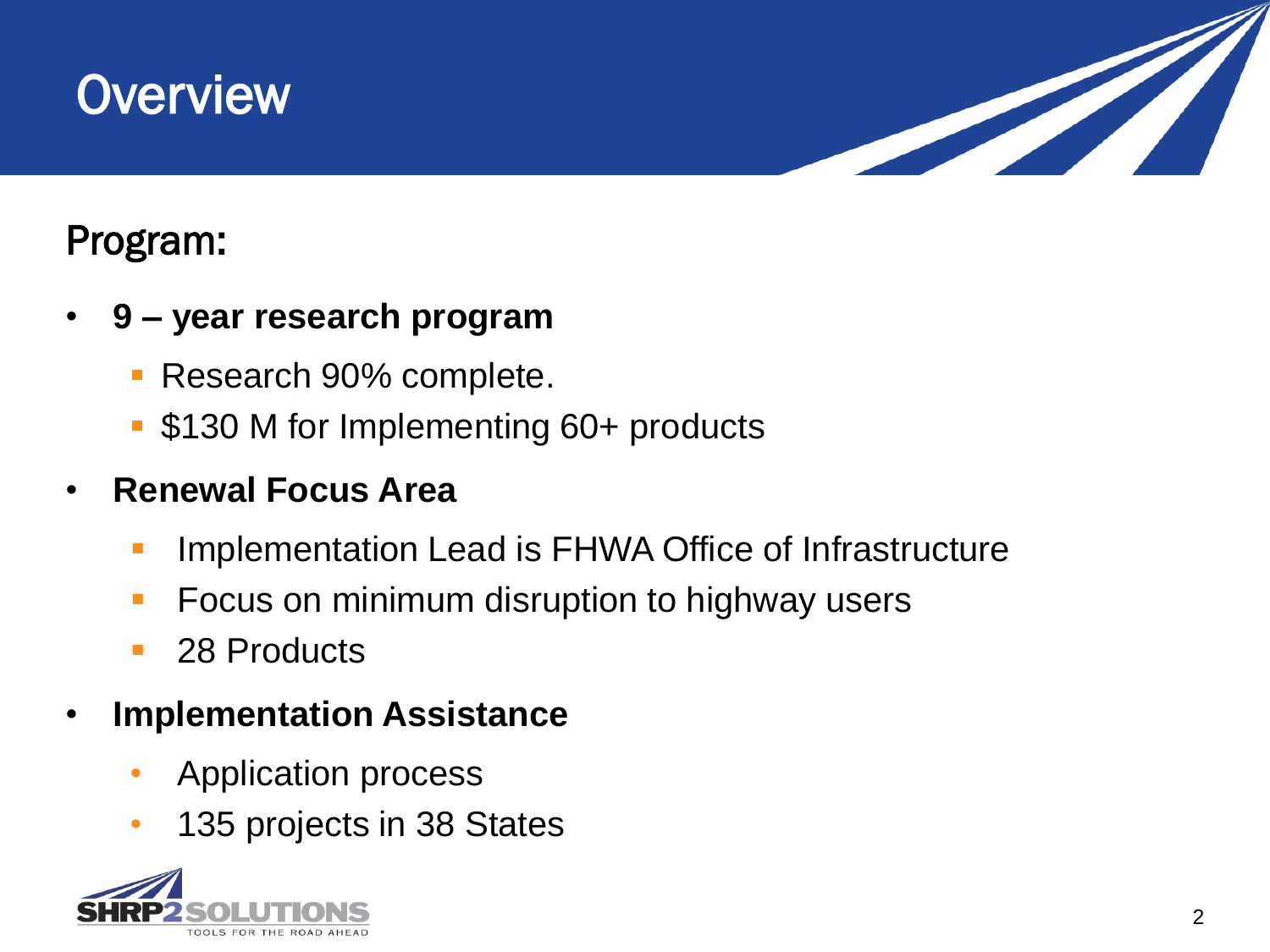

# R26: Preservation of High-Traffic-Volume Roadways.

#### **Product Focus:**

- **Extend service life of high-traffic-volume highways**
- Identify techniques and methods

#### **Implementation:**

- 14 States participating in projects
- Toolkit being developed
- Technology Workshops, Showcases and Peer Exchanges

#### **Project Manager:**

Thomas Van



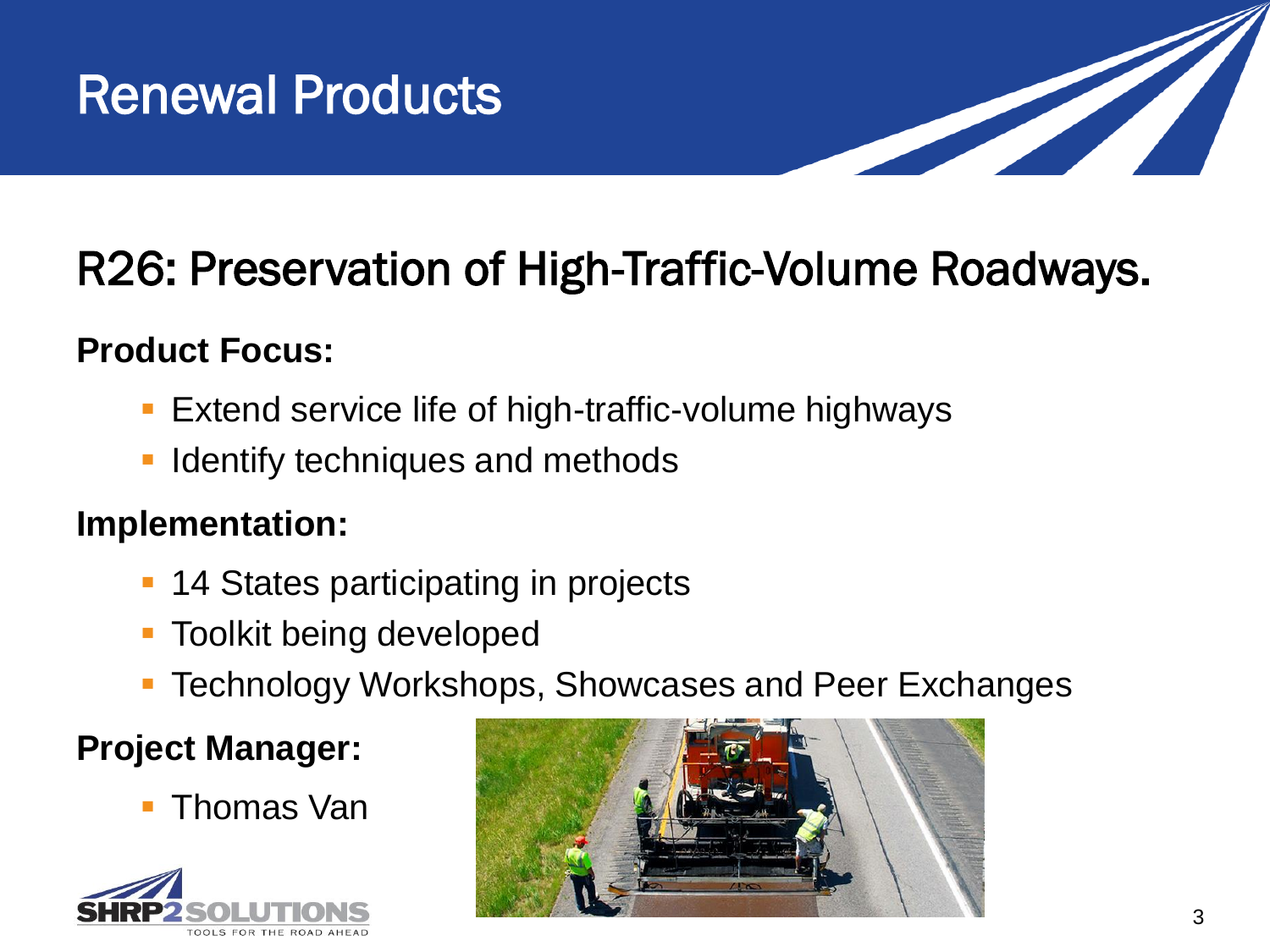

# R26: Preservation of High-Traffic-Volume Roadways

# Products:

**Study** 

Guidelines



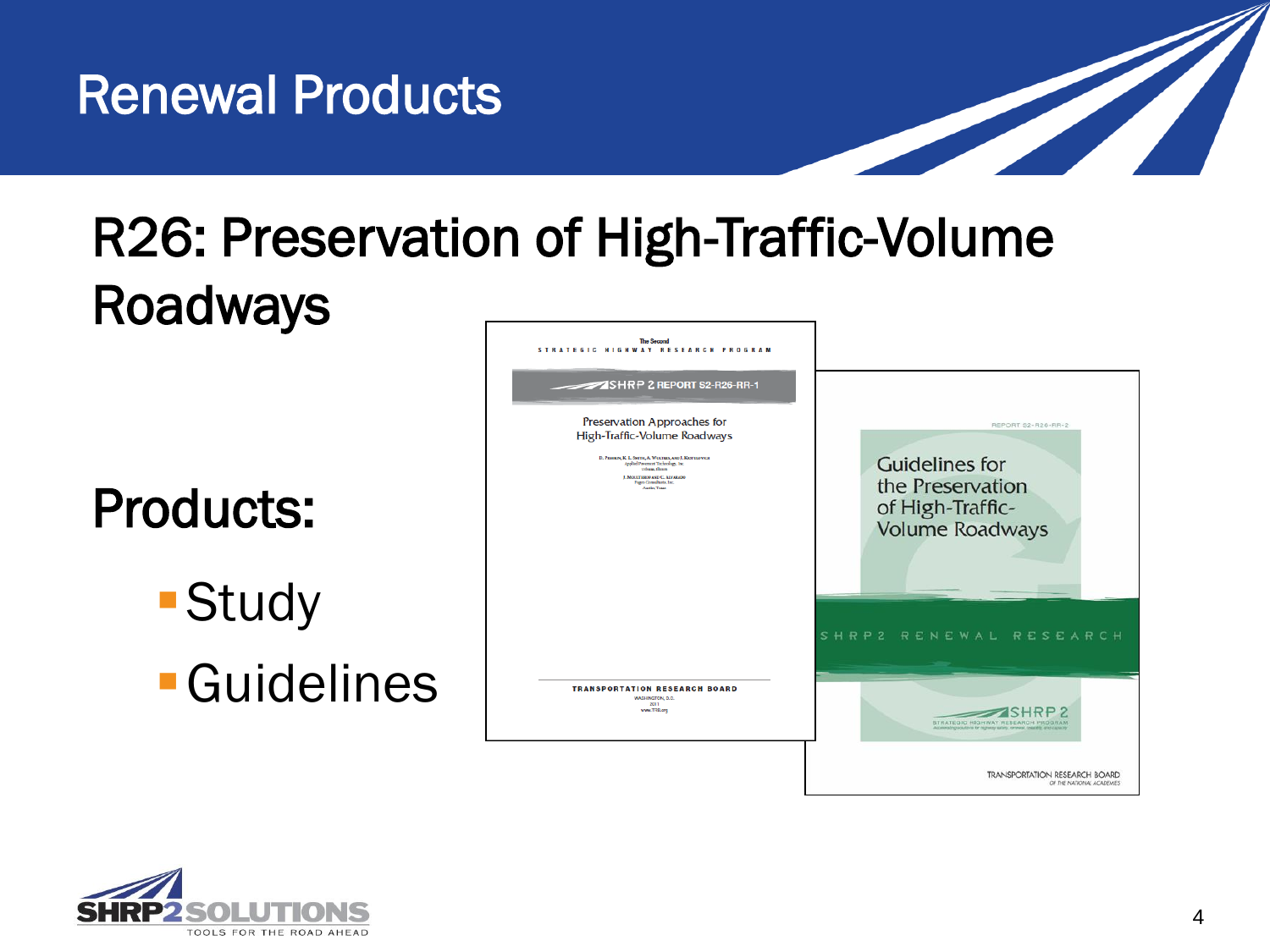

# R26: Preservation of High-Traffic-Volume Roadways.

Implementation Program:

- **-14 States participating in projects**
- **Toolkit being developed**
- Technology Workshops, Showcases and Peer Exchanges

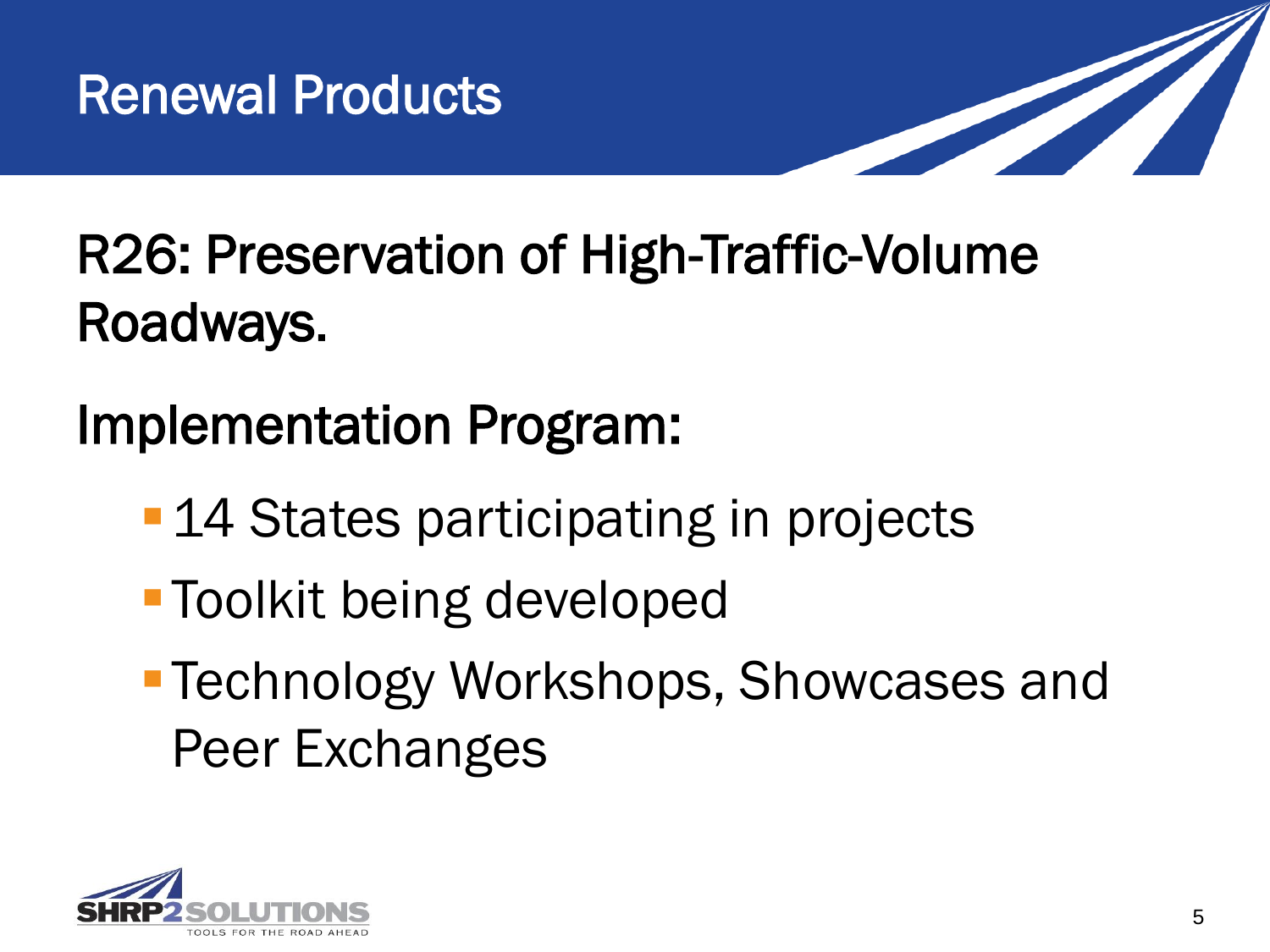



## **Arizona**:

I-8 Crack Seal with polymer modified asphalt rubber sealant (6.5 miles)

I-10 Crack Seal with polymer modified asphalt rubber sealant (32.3 miles)

SR 68 Microsurfacing (4.1 miles)

I-10 Microsurfacing (3.08 miles)

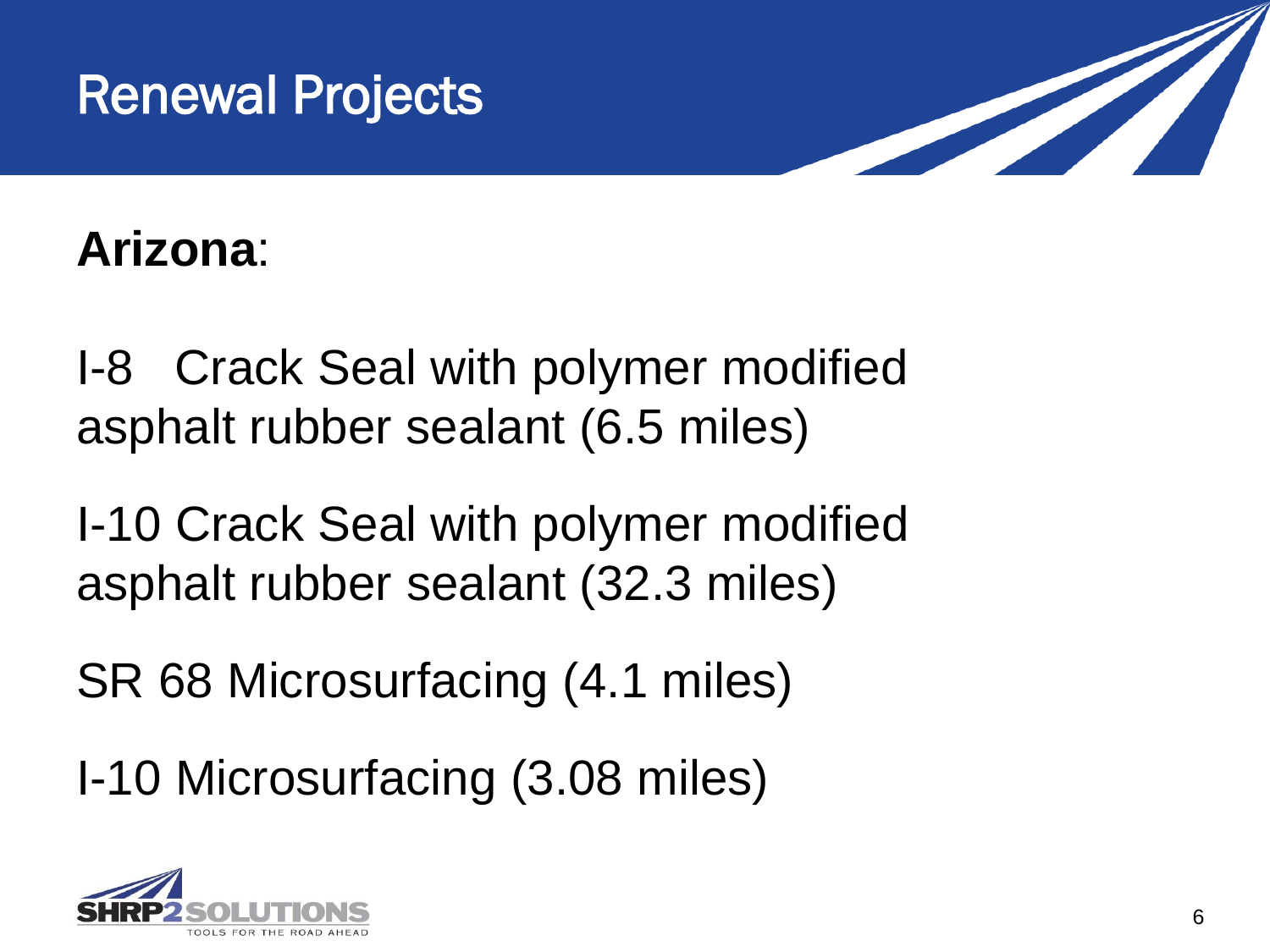



**Delaware**:

SR-10 Thin Overlay with polymer modified asphalt.

Main/Walnut Intersection - Thin Overlay with polymer modified asphalt.

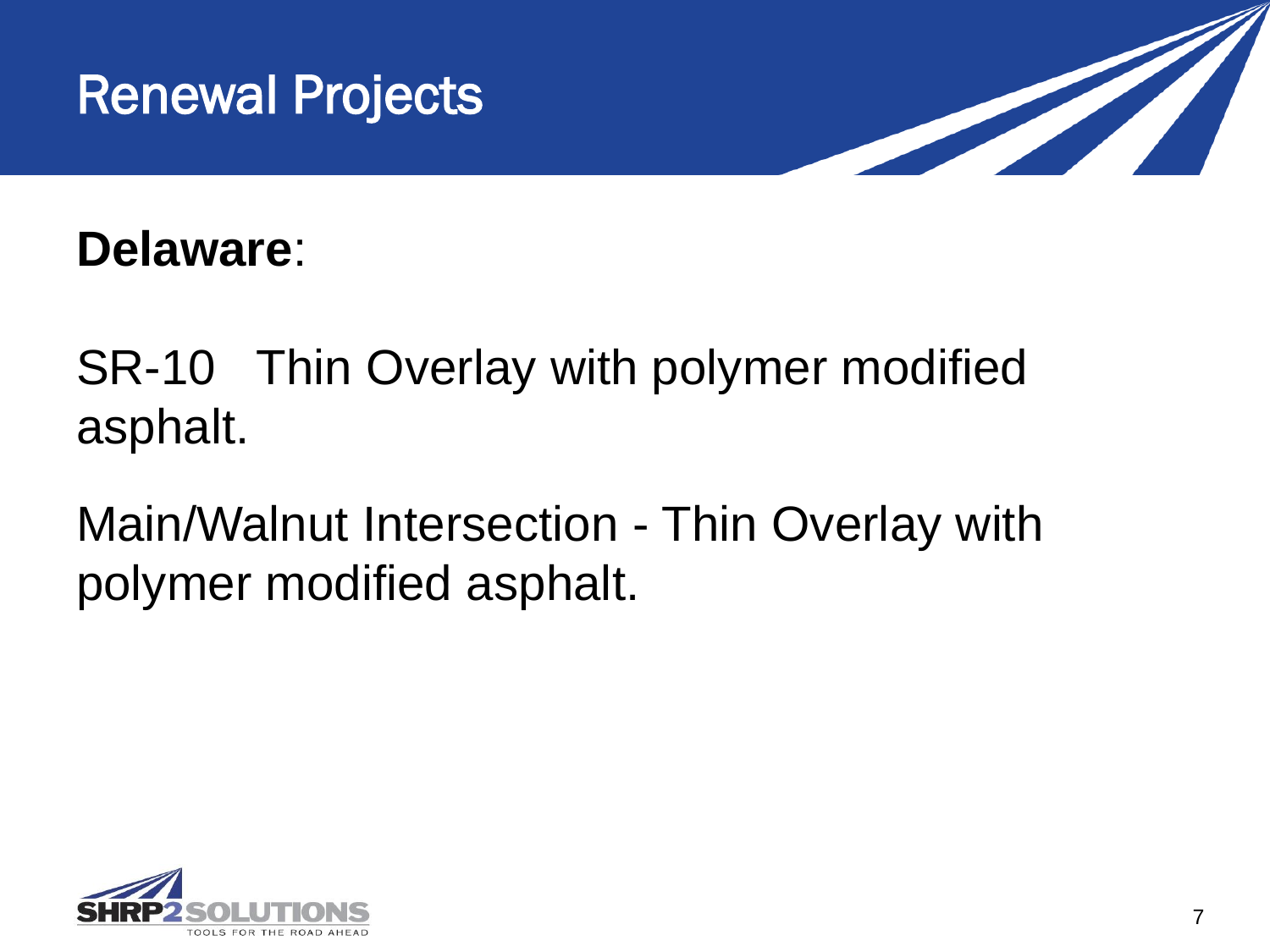



# **District of Columbia**:

### 2 Projects – Microsurfacing urban streets

## Oregon Ave NW – CIR (1.7 miles)

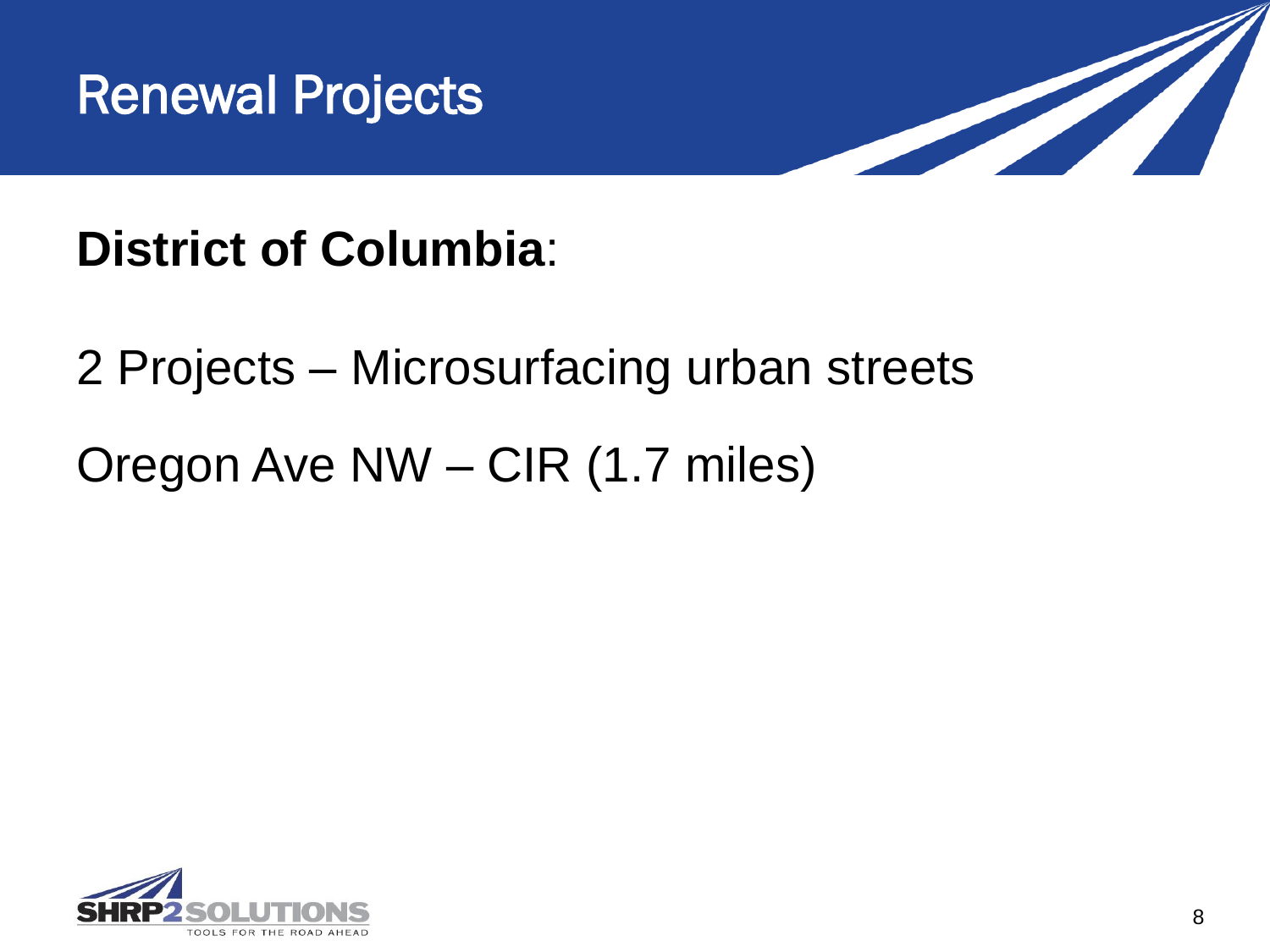



## **Georgia**:

SR 16 – Cold in-place recycling

Ultrathin bonded PCC Overlay

SR60/US19 – Thin Overlay

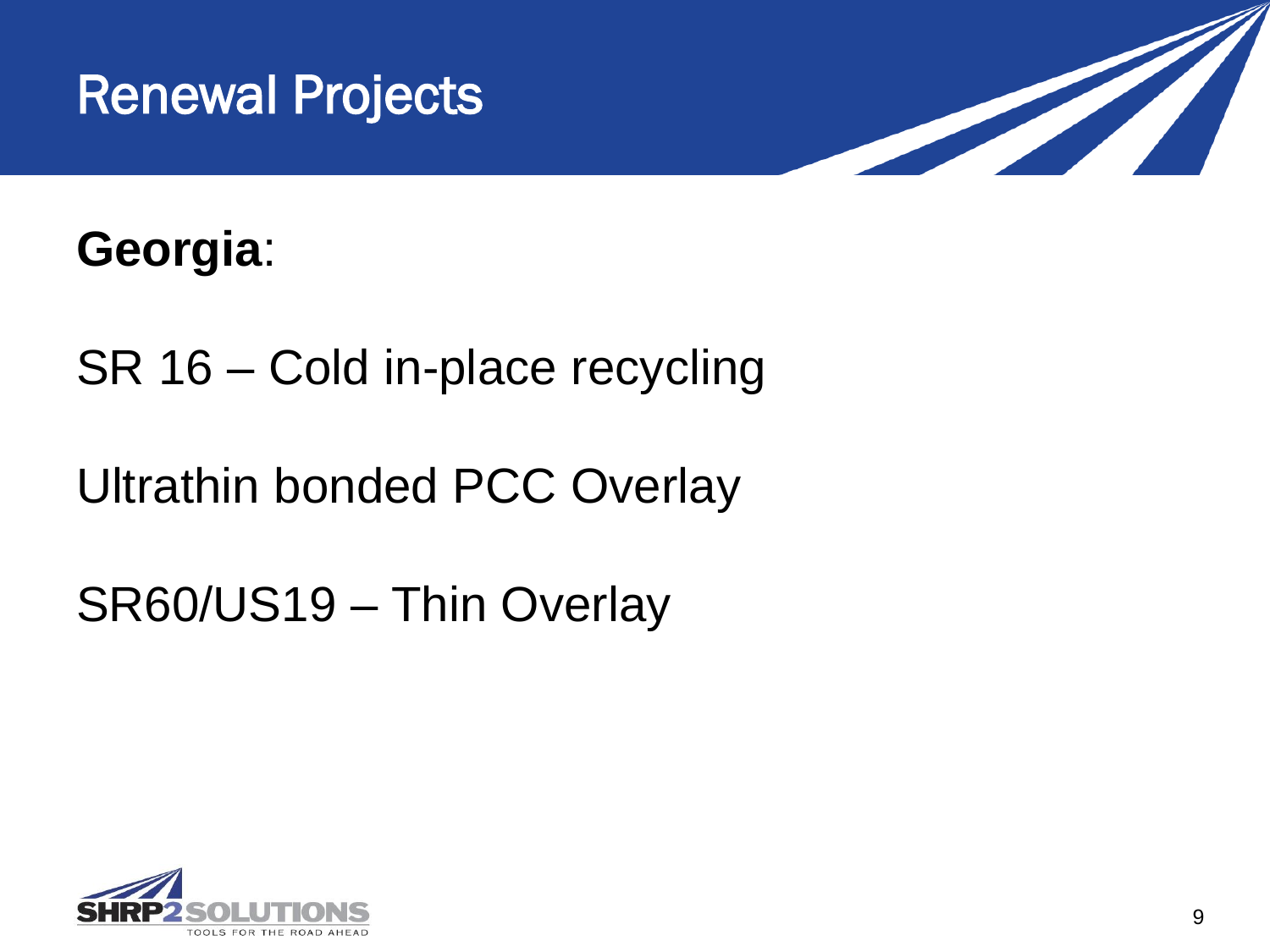# Renewal Projects



# **Kentucky**:

US 127 – Test sections for 8 treatments Control Crack Seal Ultrathin Bonded wearing course **Microsurface** Double Microsurface Cape Seal Joint Bond Rejuvenator

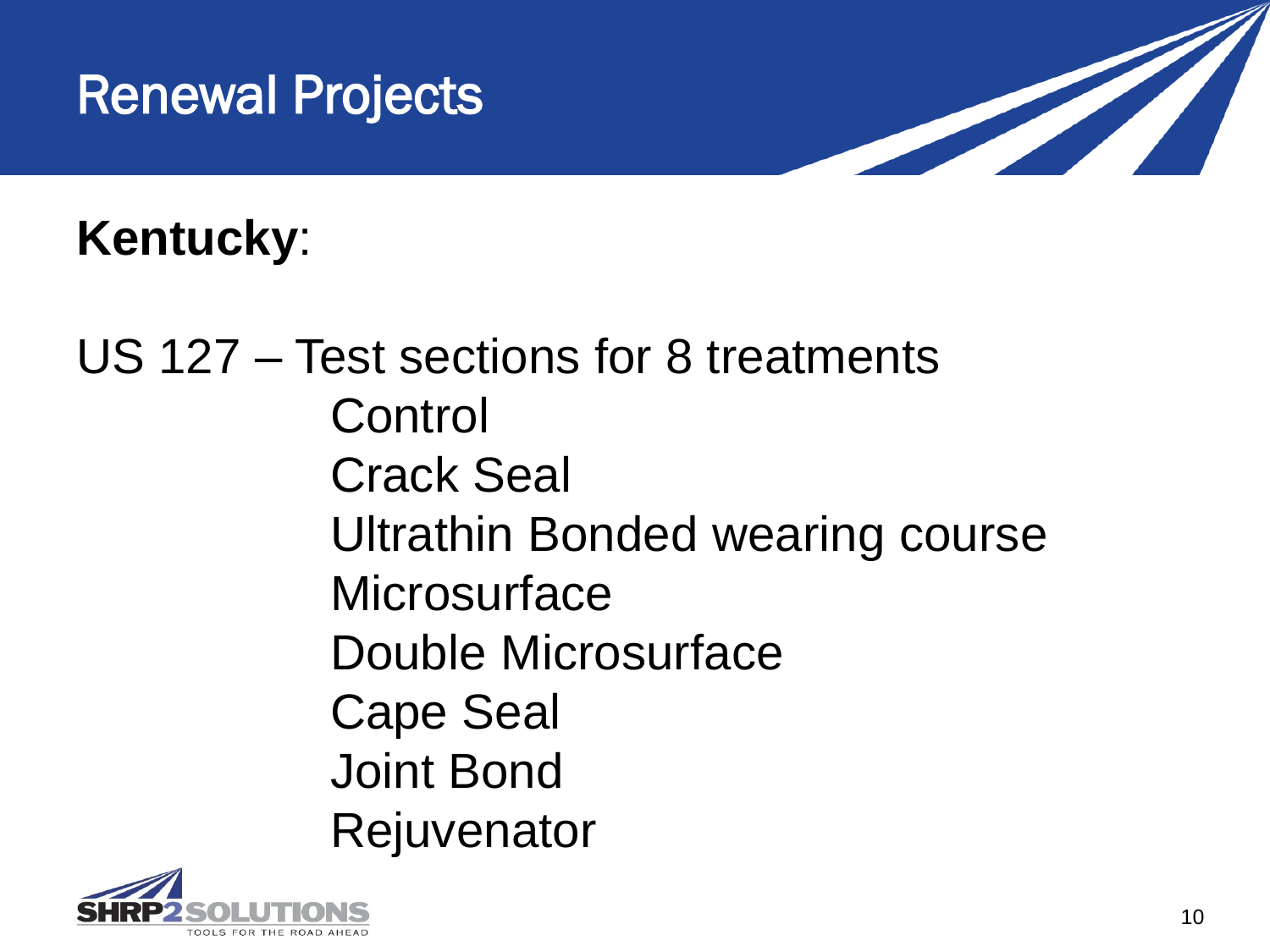



#### **Maine**:

# US 202 – Hot In-Place Recycling (8.68 miles) with Thin HMA Overlay / UBWC

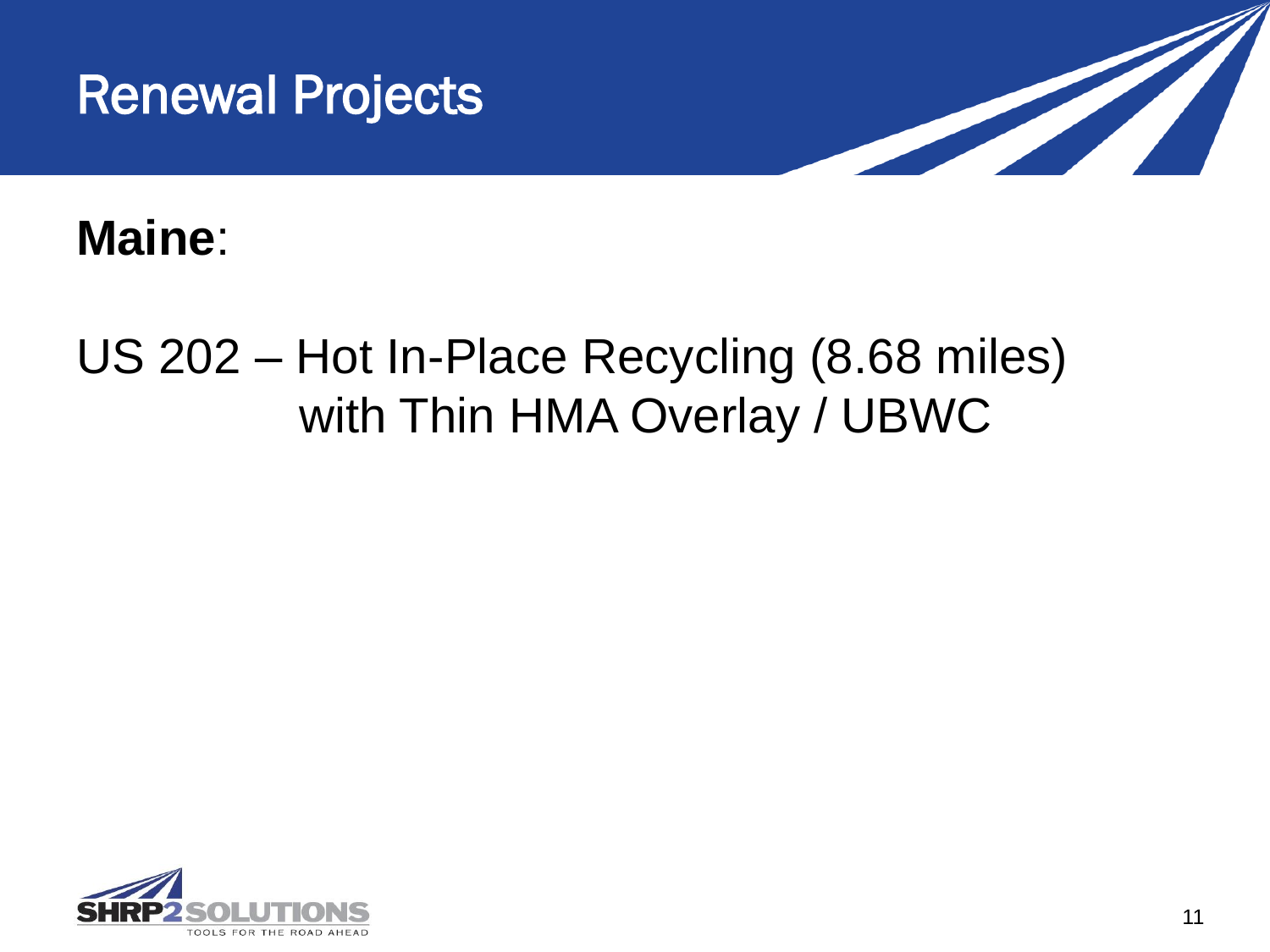# Renewal Projects



**Massachusetts**:

US 3 – 10 test sections with treatments including ultrathin bonded wearing course with modified binders, recycled rubber, rejuvenator fog seals, and polymer modified fog seals. Project includes one control section using conventional materials.

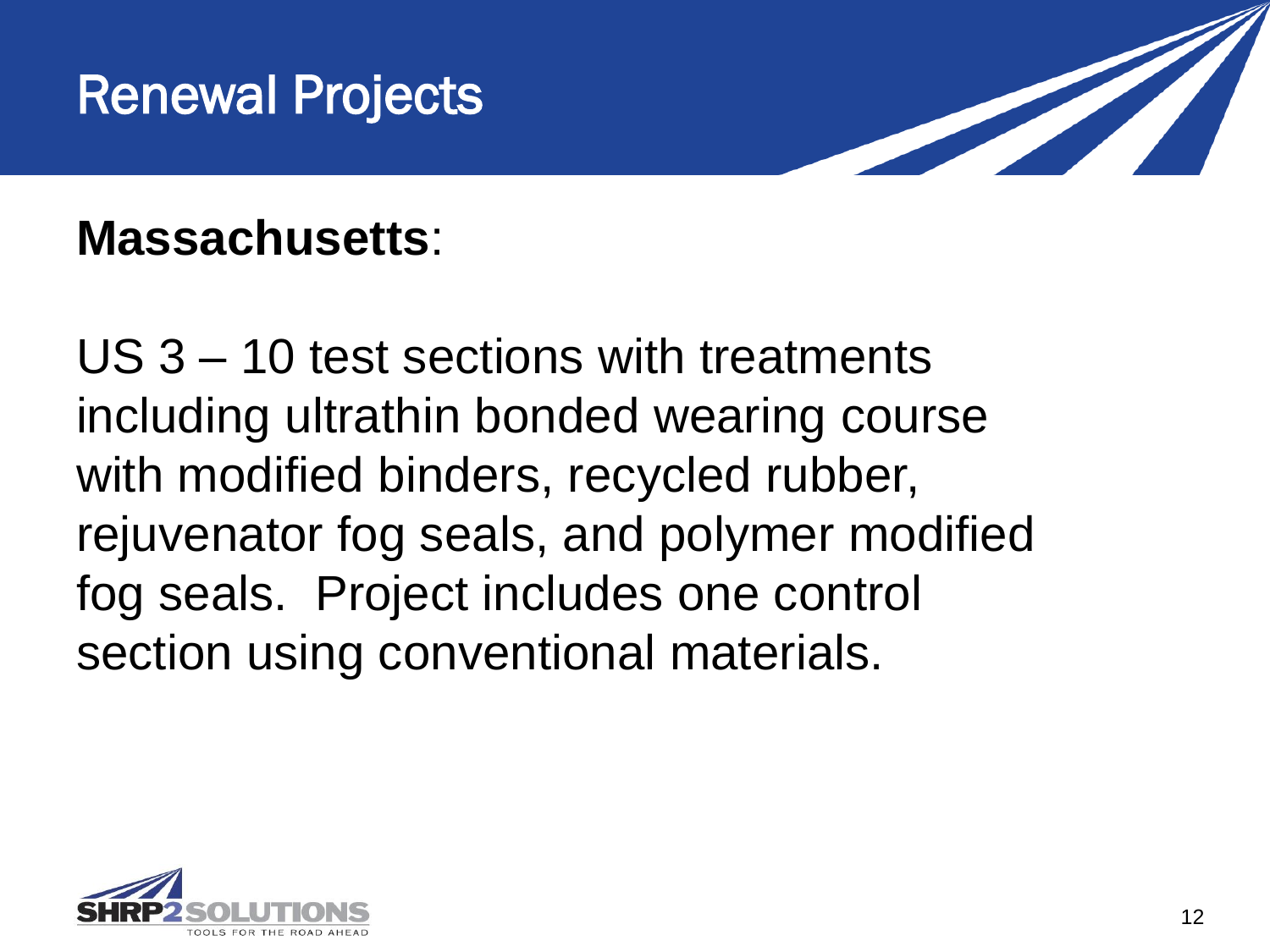



#### **Minnesota**:

MnRoad Showcase:

Preservation on I-94 and Low-Volume Road

- Next Generation Concrete Surface
- **Microsurfacing**
- Chip Seal
- Cold Weather Approaches
- "Mumble Strips"

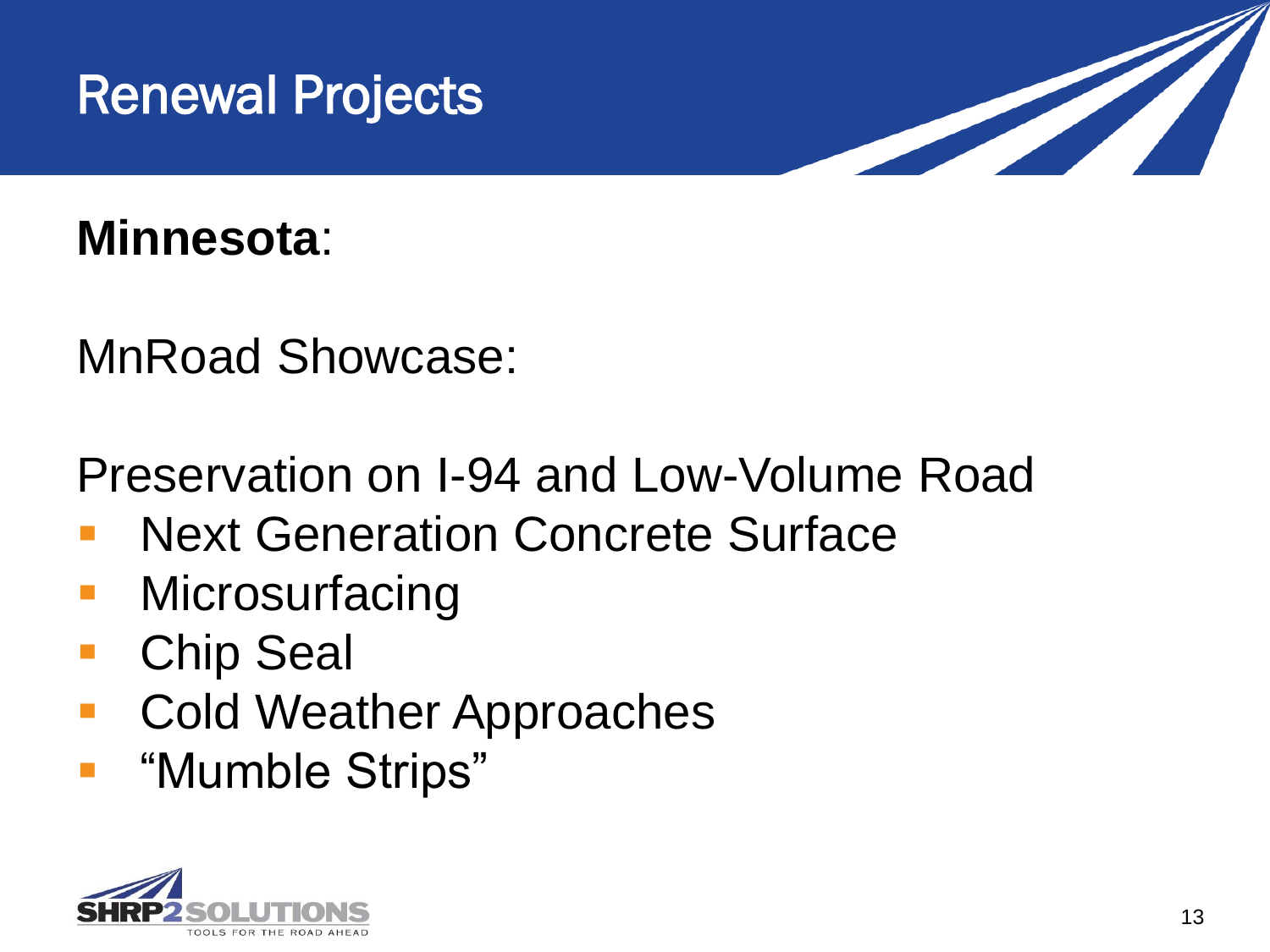



### **Missouri**:

- SR 5 Unbonded PCC Overlay
- SR 42 Mastic seal coat
- US 54 Mastic seal coat

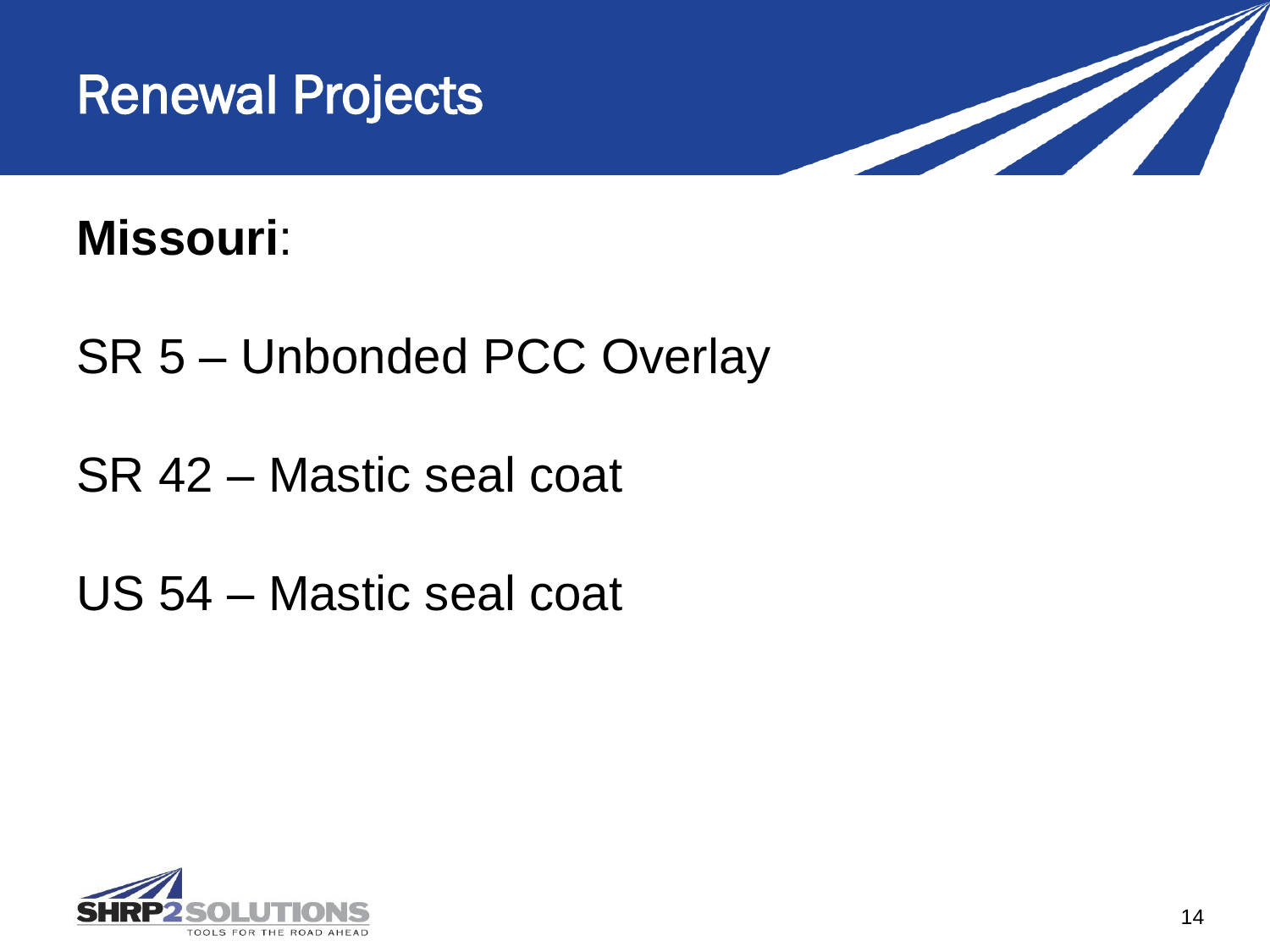



**Pennsylvania**:

SR 220 – Thin Overlay with and without fibers (3.9 miles)

SR 3010 – Microsurfacing using 3 systems

SR 15 – Thin Overlay Asphalt Rubber Gap Graded mix

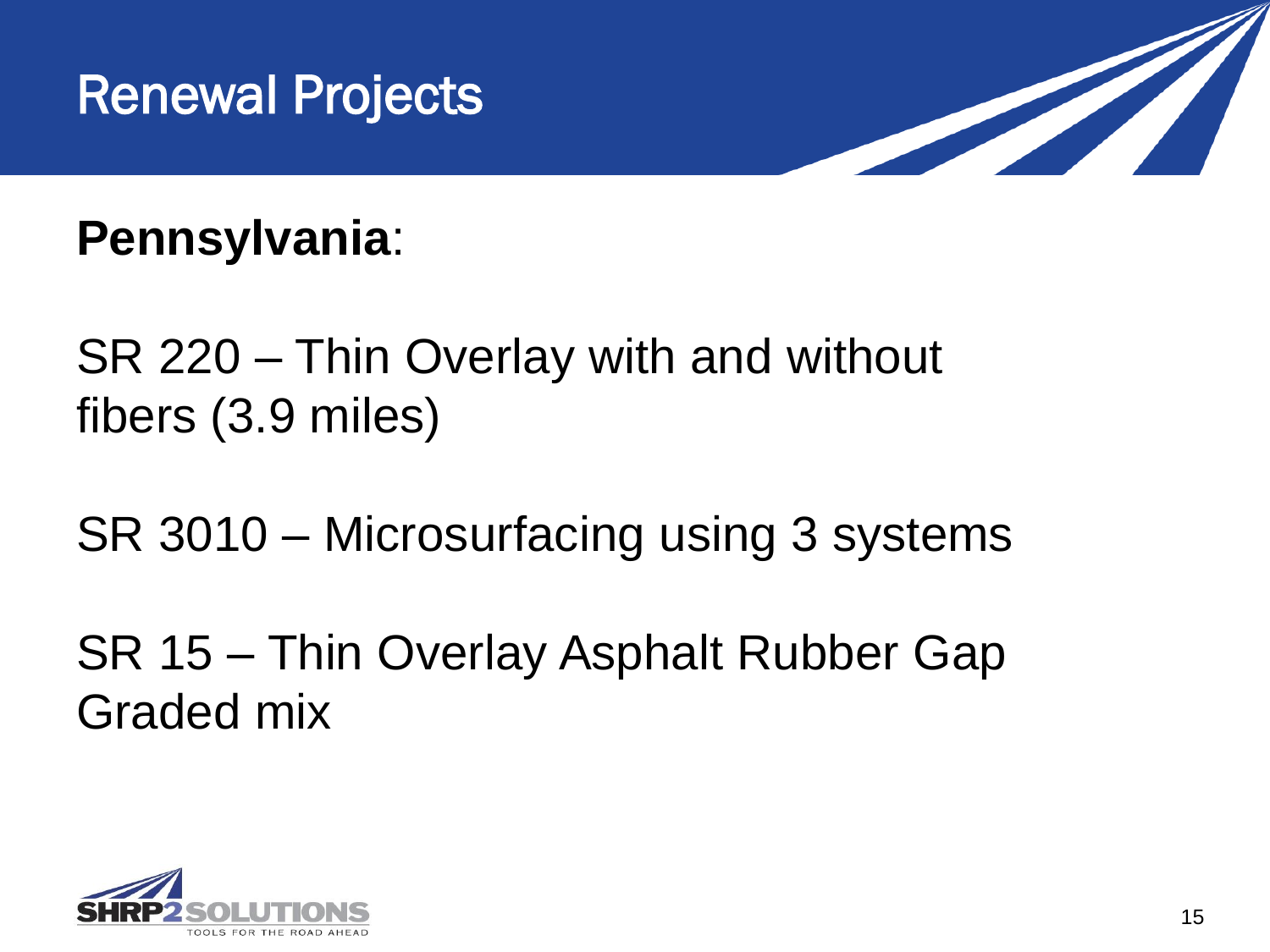



**Rhode Island**:

- I-95 Crack Sealing (9.4 miles)
- SR 102 Rubberized Chip Seal (2.6 miles)

## SR 3 – SAMI Seal (1.2 miles)

SR 114 – Thin Overlay (0.53 miles)

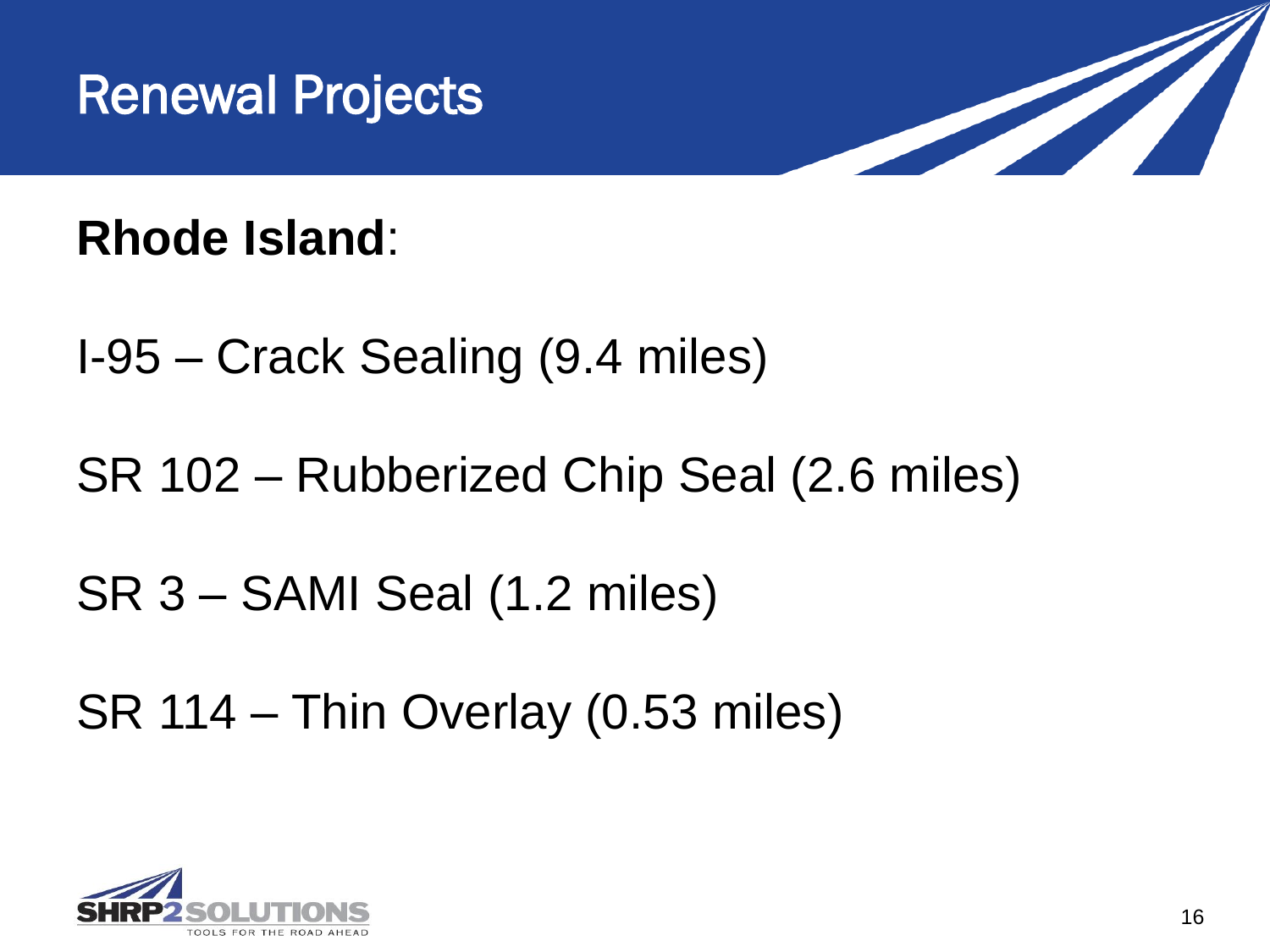



#### **Tennessee**:

- SR 112/US41 Thin Overlay (7.8 miles)
- SR 53 Thin Overlay (1.5 miles)

# SR 56 – Thin Overlay (0.92 miles)

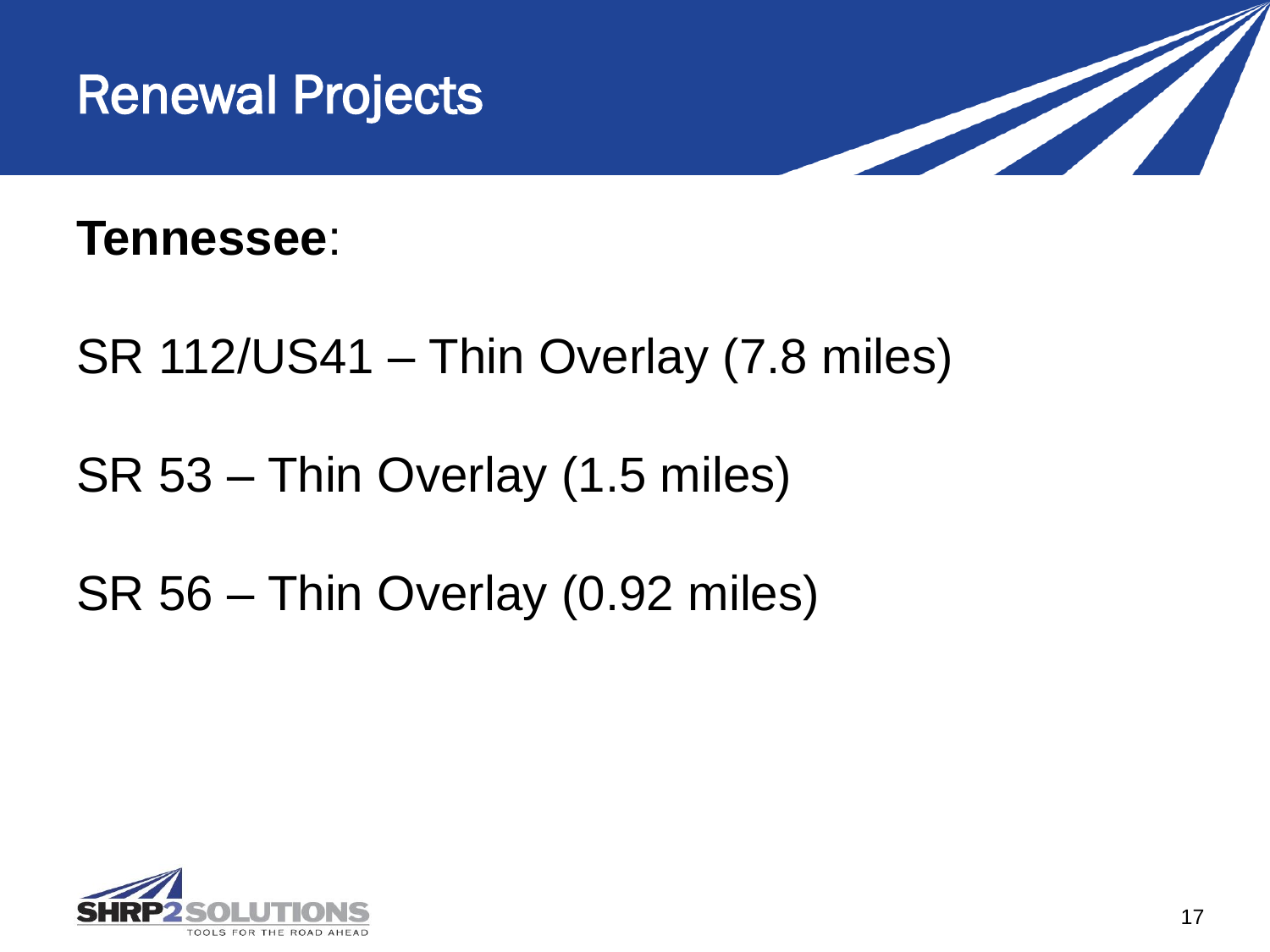



### **Washington**:

- SR 24 Chip Seal + Seal
- SR 97 Chip Seal + Seal
- US 97A Hot-applied Chip Seal (1.52 Miles)
- US 155 Chip Seal + Seal

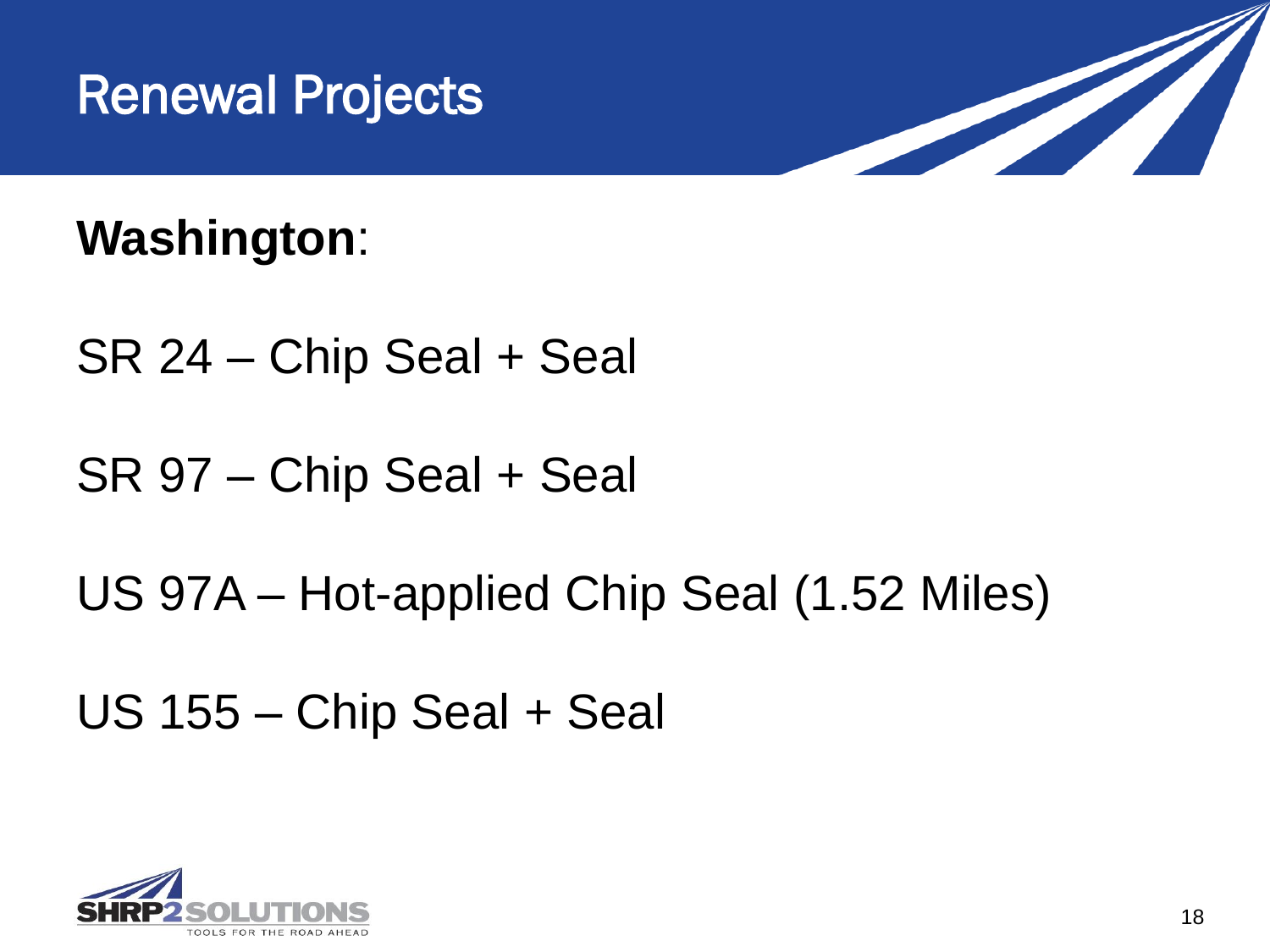



### **Wisconsin**:

## US 51 – Thin Overlay with fibers

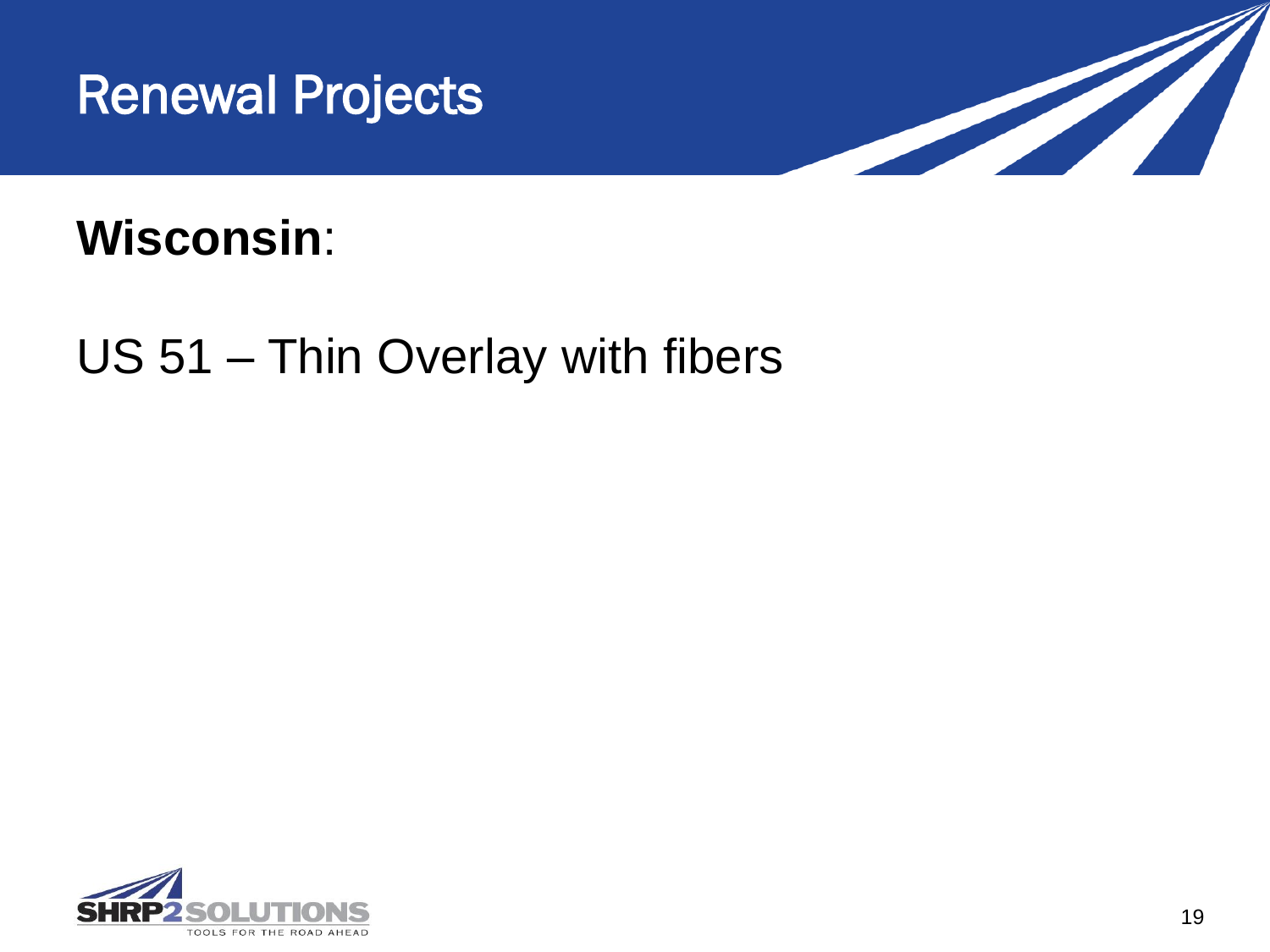



# **R26 Project Information:**

### Thomas Van, FHWA 202-366-1341 thomas.van@dot.gov

Website: **<http://www.fhwa.dot.gov/Infrastructure/>**

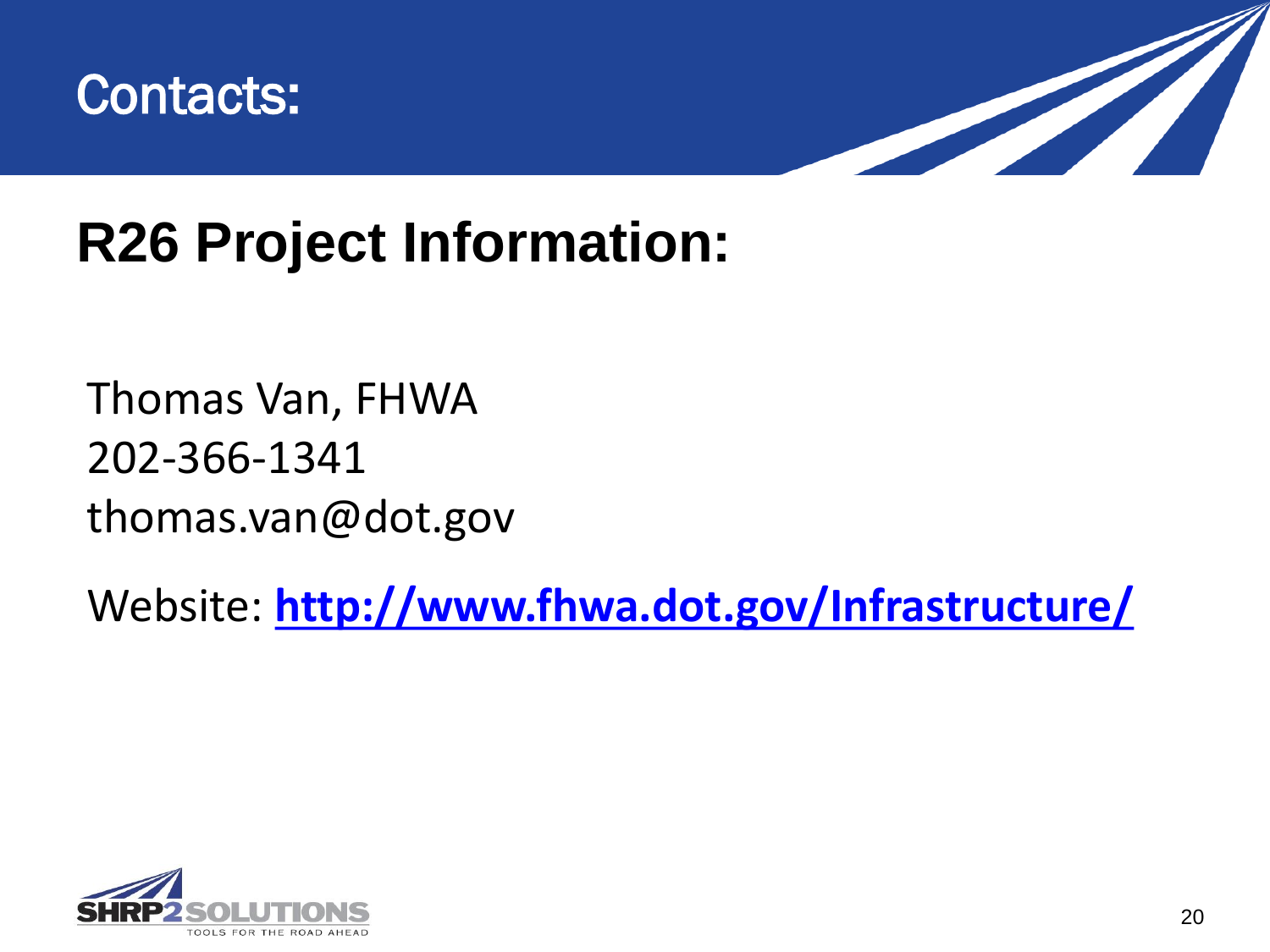



# **SHRP2 Program Information or Applications:**

# **Website: <http://www.fhwa.dot.gov/goshrp2/>**